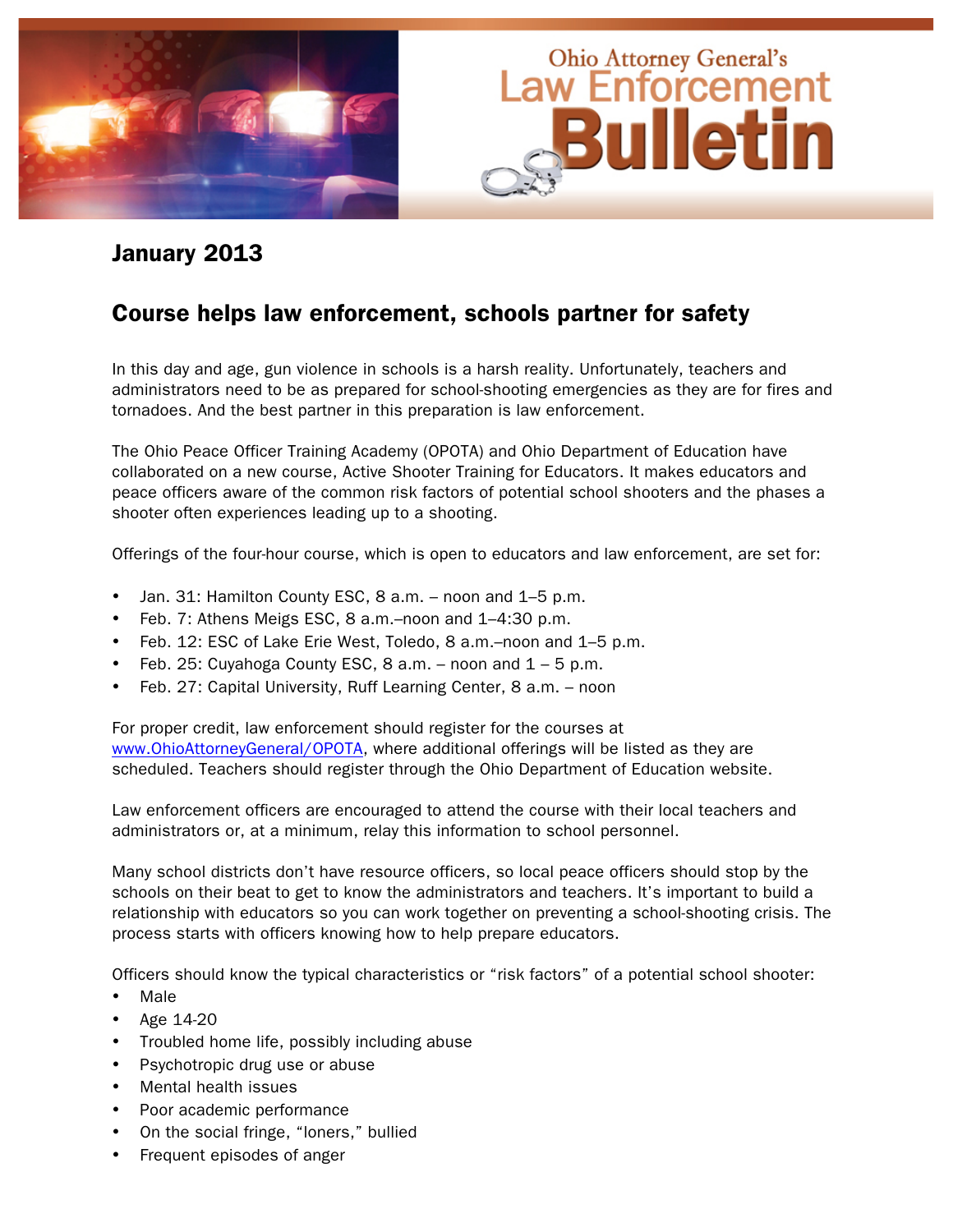Obviously these risk factors aren't absolutes for labeling someone a potential school shooter, but they are indicators of a person who might be prone to commit school gun violence. The student may show more specific indicators, such as displaying violent fantasies through writings, drawings, or reading material and having an unusual fascination with weapons.

Law enforcement should share these risk factors with educators and keep an open line of communication with the schools. In learning from past tragedies, officers have discovered that many teachers saw these risk factors in a shooting suspect and could have conveyed this to police. If they're aware of these risk factors, educators may be more likely to report traits they've witnessed in a student.

Peace officers also should know the five phases that school shooters typically go through leading up to a shooting — the fantasy, planning, preparation, approach, and implementation phases. With this knowledge, law enforcement can make teachers and school administrators aware of possible warning signs.

It also is vital for officers to prepare themselves mentally for what they could encounter if called on to respond to an active school shooting. Prepare yourself to respond quickly in hopes of minimizing the casualties and psychological trauma that can follow such tragic experiences.

#### Morgan A. Linn Assistant Attorney General and Legal Analyst

#### Important resources

- James Burke, OPOTA law enforcement training officer, can answer questions on preparing for active shooters and school safety measures. E-mail him at James.Burke@OhioAttorneyGeneral.gov.
- For information on OPOTA courses, visit www.OhioAttorneyGeneral.gov/OPOTA or e-mail askOPOTA@OhioAttorneyGeneral.gov.

## Big Picture Issue: Consent

This is part of an occasional series of articles on broad law enforcement topics.

Consent is one of the most important exceptions to the search warrant requirement because it requires no level of suspicion. An officer can ask any person for consent to search a home, car, or container over which that the person has authority. In its broadest sense, consent is the voluntary agreement of one person to let another person do something.

But like any legal term, consent is more complicated than it seems. First, what does "voluntary" mean? That depends on the facts and circumstances surrounding the consent, which is lawyer talk for, "Voluntary is whatever the court says it is."

It might be easier to think of what isn't "voluntary." For example, any consent obtained by coercion or a claim of authority is invalid. Let's say you pull someone over and tell them, "You can let me search your car, or I'm going to write you a ticket." That's not voluntary consent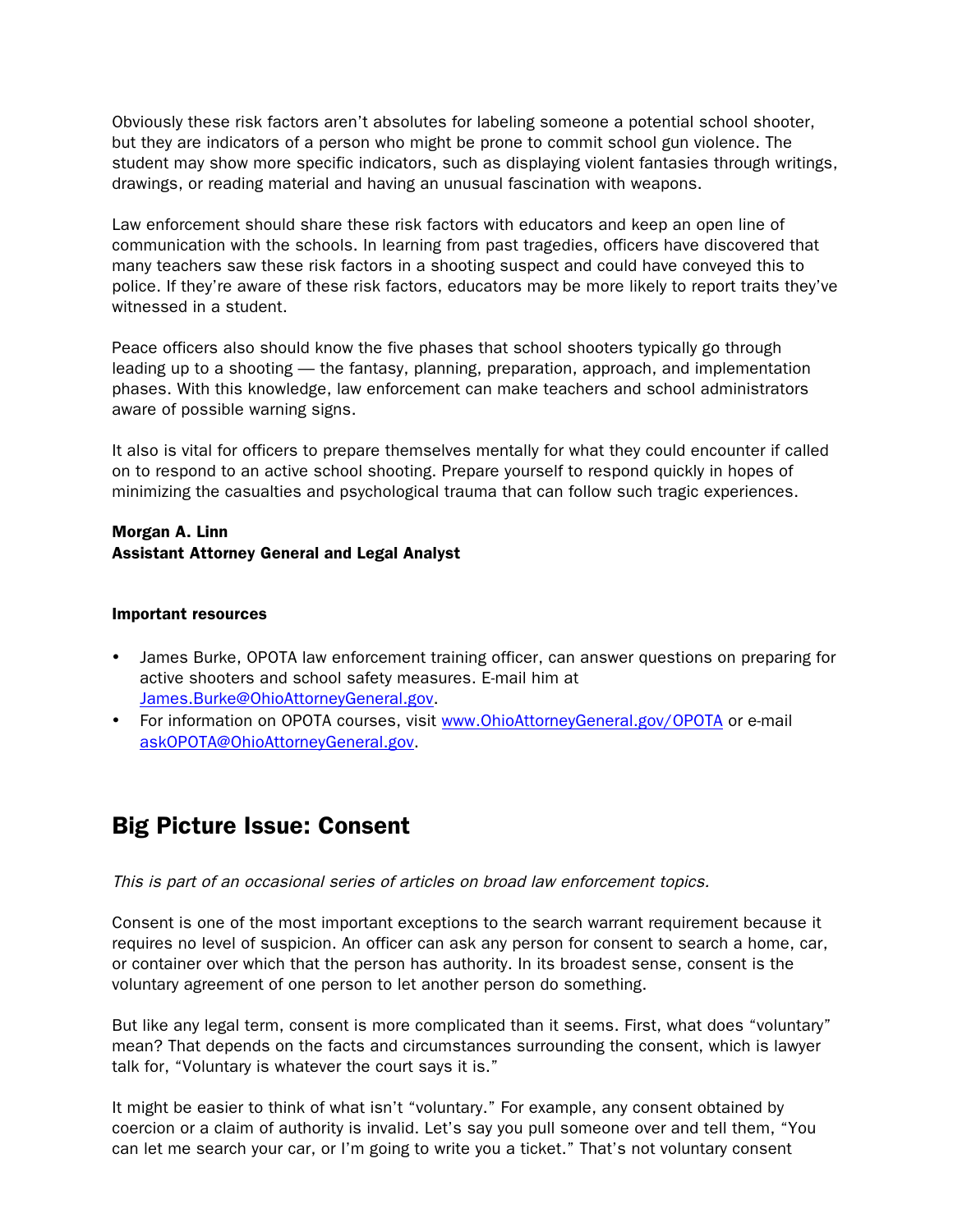because you are threatening the individual. Or, if you say, "I can arrest you for what you've done and then search your car anyway, so why don't you just agree to let me search it now?" Again, you can't threaten someone into a voluntary decision.

On the other hand, once consent is voluntarily given, it doesn't matter whether the person knew they could refuse. Unlike Miranda warnings, you don't have to tell someone, "I'd like to search your car, but you have the right to say no."

Consent is also common sense. Don't expect a court to uphold the consent when the other person didn't speak English and couldn't understand what you were asking, or if the other person is a 5-year old. A person must be able to really understand what they are doing when they consent.

Consent also applies when a law enforcement officer approaches a person on the street or at his home, where an officer can ask the person questions without needing reasonable suspicion or probable cause. As long as the person feels free to walk away or not answer your questions, then the encounter is consensual.

With all this in mind, though, there are no black and white answers in the law, so it's important to think of consent as a continuum. For example, if a person gives officers consent to search his garage, this consent doesn't extend to the inside of his home. The scope of an agreed-upon search can't exceed the scope of the consent given.

These are important concepts to think about when reading this month's cases and when you are out on the job.

### Survey, eOPOTA course address sexual assault issues

Because about two-thirds of rapes are committed by someone known to the victim, sexual assault cases can be difficult from the start. A new eOPOTA course, Responding to Sexual Assault, can help law enforcement and prosecutors better understand sexual assault dynamics and how perpetrators take advantage of societal myths and misperceptions.

The course stresses a coordinated response model — from initial report through investigation. It covers investigating whether consent was given, corroborating the victim's report, identifying potential perpetrators, and pursuing the most effective interview and investigation strategies.

"The role of other first responders is covered as well, so law enforcement officers have a strong understanding that they are not working these cases in isolation," said Sandy Huntzinger, a victim services coordinator with the Attorney General's Office. "They are supported by local advocates, health care providers, prosecutors, and other community support agencies in the hopes of providing the best outcome for victims of sexual assault."

This and other eOPOTA courses offered by the Ohio Peace Officer Training Academy are available at www.OHLEG.org.

In addition, OPOTA will offer a classroom course, Sexual Assault Investigation, at the Richfield campus July 15–17 and the London campus Oct. 29–31. The course covers sex crime investigations, suspect/victim interviews, report writing, crime scene evidence collection, lab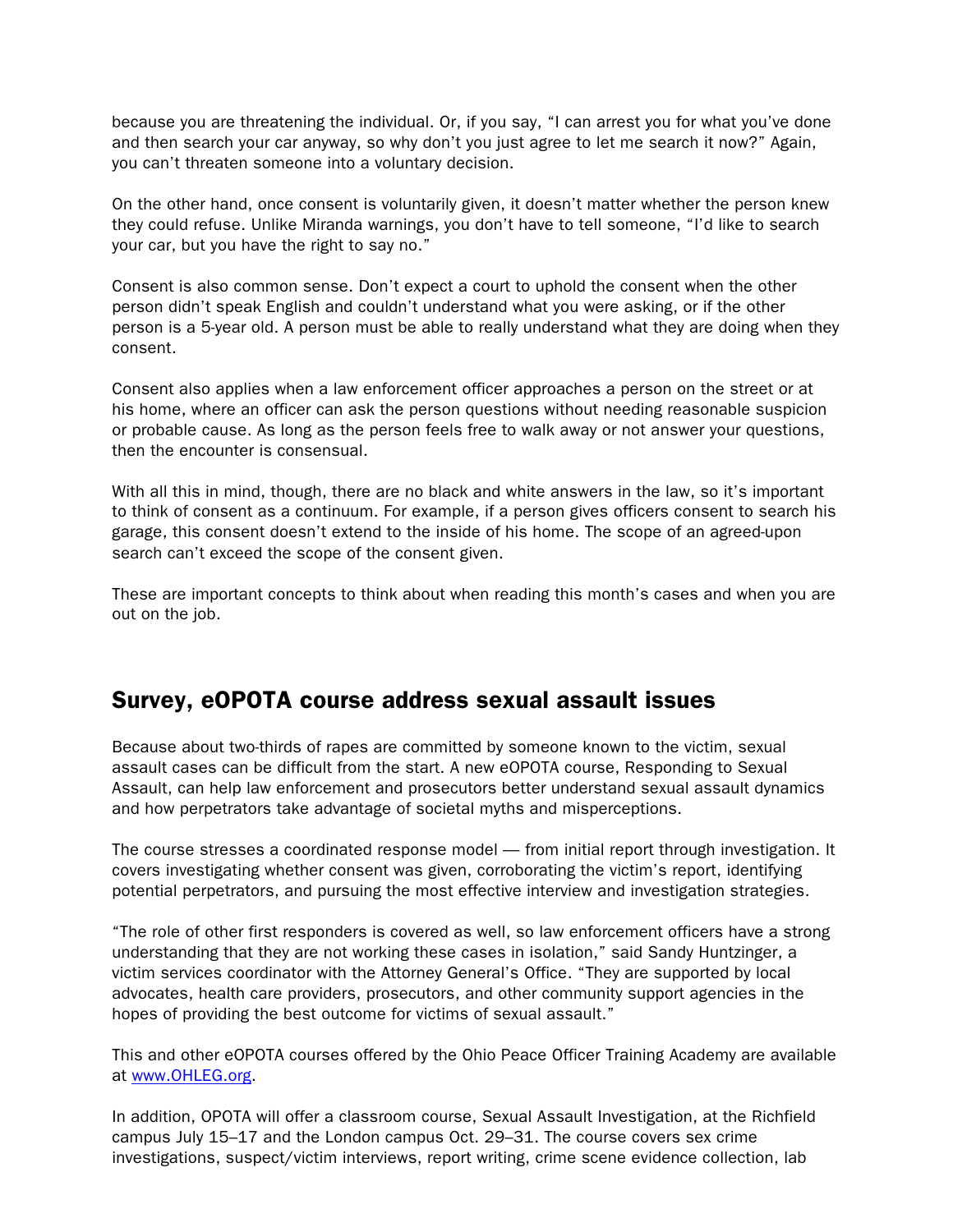submission protocols, standards and testimony, legal issues, and more. For additional information or to register, visit www.OhioAttorneyGeneral.gov/OPOTACourses.

#### Survey seeks your views

The Attorney General's Crime Victim Services Section is conducting a survey to better understand the challenges and barriers Ohio communities face in addressing the issue of sexual assault.

Responses will assist the office in identifying where Sexual Assault Response Teams (SART) exist, where resources and response to sexual assault reports are limited, and if assistance is needed to sustain an existing SART. Respondents' specific information will not be shared outside of the Crime Victim Services Section.

Please take the [survey.](https://www.surveymonkey.com/s/SexualAssaultResponseSurvey)

### State v. Gardner, Ohio Supreme Court, Dec. 6, 2012

**Question:** Can a suspect's outstanding arrest warrant justify a stop-and-frisk if the peace officer didn't know about the warrant at the time of the stop?

#### Quick answer: No.

Facts: An undercover police officer was patrolling a high-crime area and ran the license plate of a car, finding that the owner, Richard Easter, had an outstanding arrest warrant. The officer surveilled the home to see if Easter was there. A little later, three men left in a car, and the officer believed Easter was the driver. He followed the car into a gas station and approached the vehicle. Easter admitted his identity, so the officer arrested him. The officer also noticed Damaad Gardner moving around in the front passenger seat of the car. The officer ordered Gardner to place his hands on the car's dashboard and then ordered him out of the vehicle. The officer handcuffed Gardner and patted him down, finding crack cocaine. The officer didn't know until later that Gardner had an outstanding warrant.

Why this case is important: The Ohio Supreme Court held that a person with an outstanding arrest warrant doesn't forfeit all expectations of privacy. The trial court denied Gardner's suppression motion based on the fact that Gardner had an outstanding warrant, but an arrest warrant doesn't "cleanse" a seizure or search that otherwise would violate the Fourth Amendment. The ends do not justify the means if there is no other reason for stopping and searching a suspect. Here, the stop-and-frisk was not validated by Gardner's outstanding warrant because the officer didn't know about the warrant at the time of the stop.

The court didn't decide the issue of whether the officer's pat-down of Gardner was based on reasonable, articulable suspicion.

Keep in mind: A suspect's outstanding arrest warrant doesn't act like a "Get Out of Jail Free" card for peace officers who otherwise are violating the Fourth Amendment. If you stop someone and want to pat him down, the stop-and-frisk should be based on reasonable, articulable suspicion of criminal activity. However, if you know the suspect has an outstanding warrant before you stop him, this will be enough to justify the stop-and-frisk under the Constitution.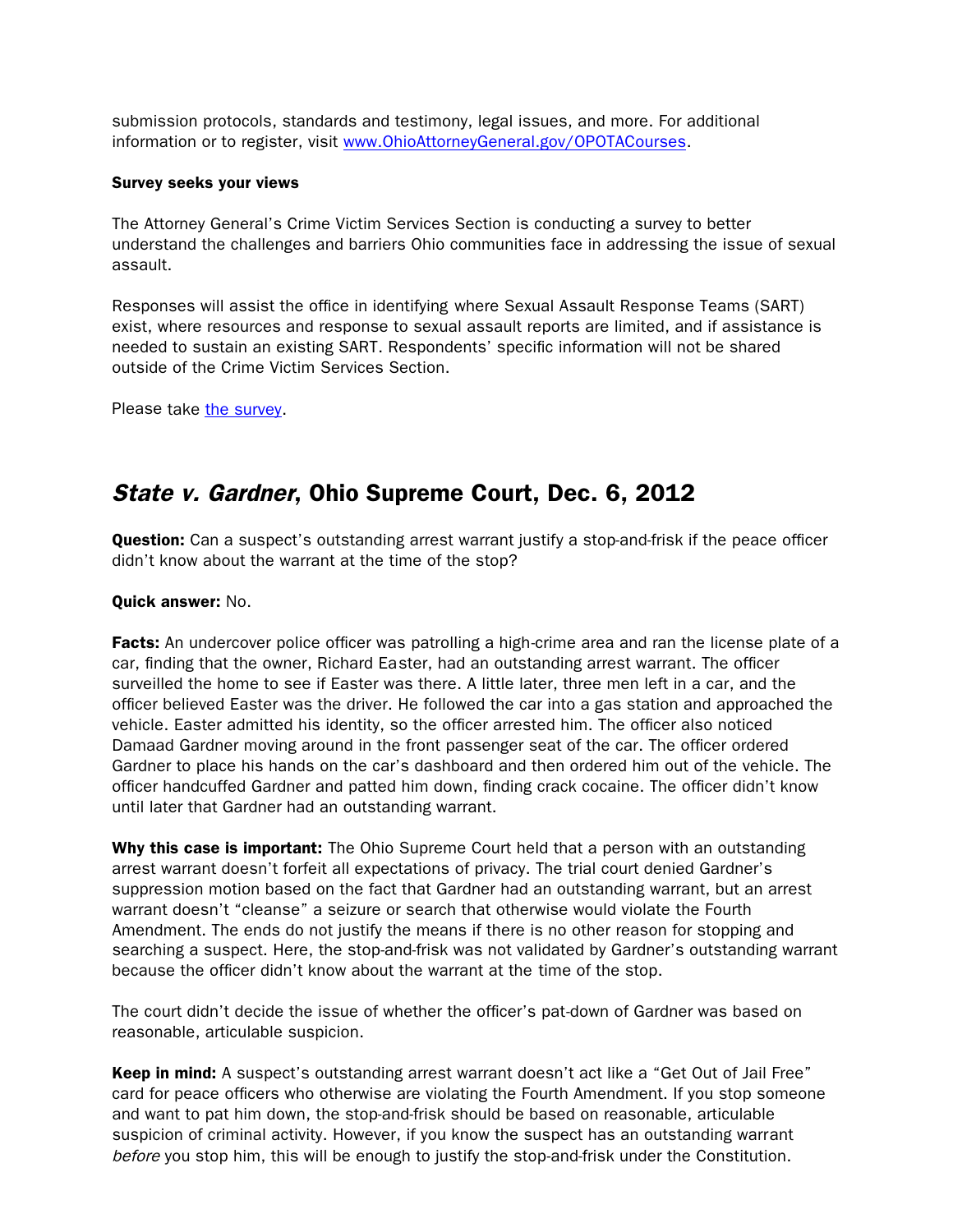Visit the [Ohio Supreme Court](http://www.supremecourt.ohio.gov/rod/docs/pdf/0/2012/2012-ohio-5683.pdf) website to view the entire opinion.

## U.S. v. Collins, Eighth Circuit Court of Appeals (Arkansas, Iowa, Minnesota, Missouri, Nebraska, North Dakota, South Dakota), Nov. 14, 2012

**Question:** Is a person's consent to search coerced, and therefore invalid, when peace officers warn the person of the legal consequences of refusing to cooperate?

#### Quick answer: No.

**Facts:** Law enforcement obtained an arrest warrant for Travis Collins based on a parole violation. Two officers received a tip that Collins was staying at a house in Des Moines, so the officers drove to the home to execute the warrant. After confirming with the home's landlord that Collins had been there recently, the officers knocked on the front door multiple times over the course of several minutes. Finally the tenant of the home, Krista Stoekel, came to the door. She denied knowing Collins and denied the officers permission to look for him inside. One officer explained that he had reason to believe Collins was there and wanted to search inside. Stoekel again denied the officer's request and denied knowing Collins several times, assuring the officers that she was alone in the home. But the same officer told Stoekel that Collins was wanted for a parole violation and that he didn't want her "to get into trouble." Stoekel became emotional, so the officer accused her of lying to him. She finally admitted to knowing Collins and told the officers, "He may have come home last night" while pointing upstairs. The officers asked for permission to go upstairs, and Stoekel replied, "Fine." They found Collins in a bedroom, arrested him, and saw a gun lying next to him in an open bag. Collins moved to suppress the gun, arguing that the officers' entry into the home was based on invalid, coerced consent.

Why this case is important: The court found that the consent given was valid. Law enforcement has limited authority to enter a person's home when they have an arrest warrant for that person. But when the person is located inside a third party's home, the only ways officers may enter to make the arrest is with a search warrant, exigent circumstances, or consent. Here, Collins was inside Stoekel's residence, so the officers needed Stoekel's consent before entering. Although she denied the officers permission at first, her eventual consent was valid. Consent must be voluntary, and voluntariness is determined from the totality of the circumstances. Here, Stoekel was old enough to rent the home, and the fact that she initially denied the officers' requests showed she was aware of her legal right to refuse consent. The fact that one officer told Stoekel she may get into trouble for not cooperating does not equal coercion. Nor was her reluctant "fine" mere acquiescence to a false claim of police authority. The officers were trying to execute a valid arrest warrant, and the officer's warning to Stoekel was an accurate statement that she could get charged with a crime. Stoekel may have been induced to cooperate, but induced cooperation does not equal unreasonable coercion.

Keep in mind: There is no harm in telling a person what the legal consequences are when trying to obtain that person's consent. Be careful in your demeanor and how you deliver that message, though, because determining the voluntariness of consent is based on the totality of the circumstances in getting a person's consent.

Visit the [Eighth Circuit Court of Appeals](http://www.ca8.uscourts.gov/opndir/12/11/121353P.pdf) website to view the entire opinion.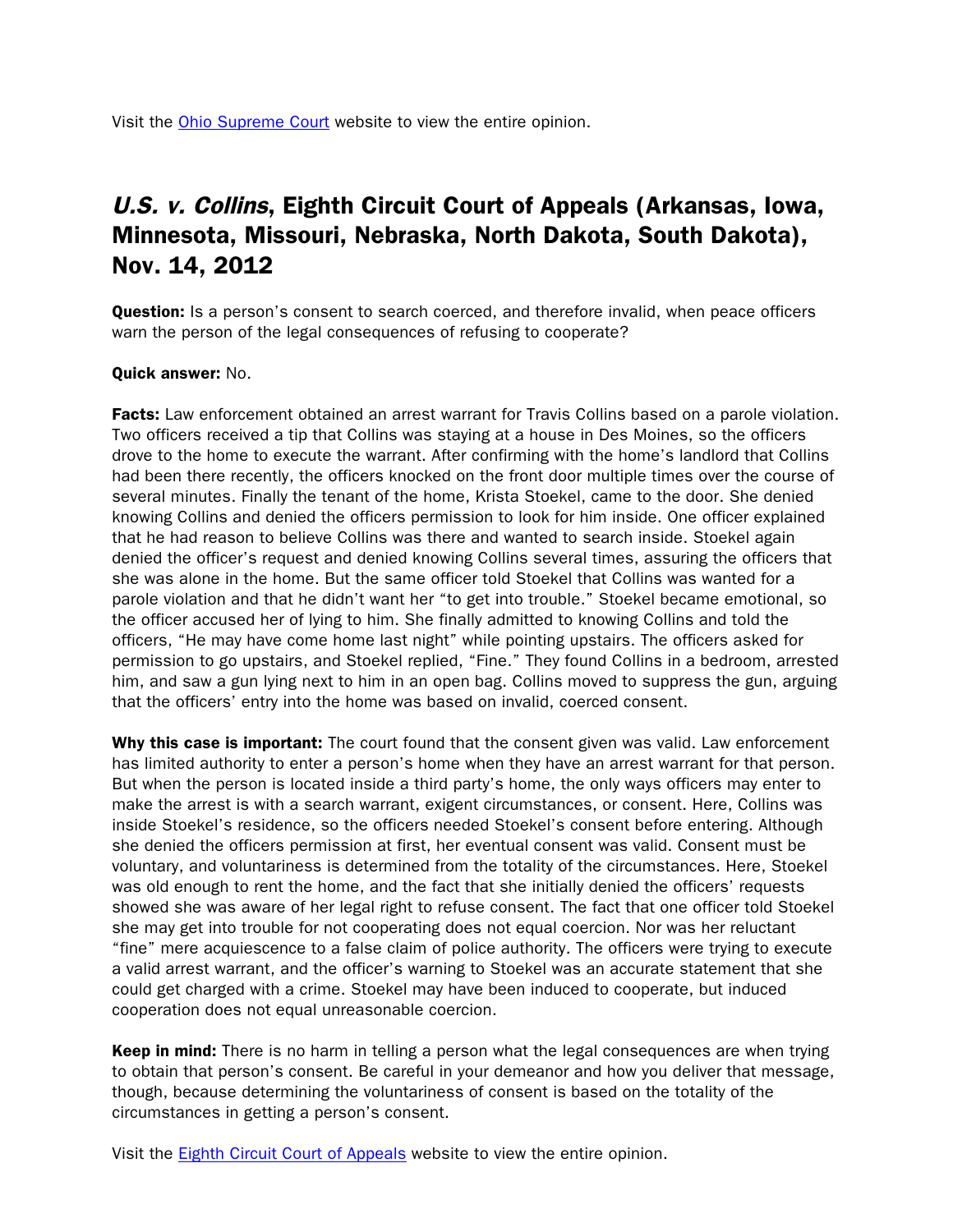## U.S. v. Coleman, Eighth Circuit Court of Appeals (Arkansas, Iowa, Minnesota, Missouri, Nebraska, North Dakota, South Dakota), Nov. 8, 2012

**Question:** Can a peace officer search every part of a motor home when the home's owner tells the officer that drugs are located only in the front part of the home?

**Quick answer:** Yes, under the automobile exception. Officers also may conduct a limited "protective sweep."

**Facts:** A state trooper watched a motor home vehicle swerve over the highway's white fog line onto the shoulder two times. The trooper stopped the motor home and asked the driver, Thomas Coleman, to sit in the patrol car while the trooper issued a warning citation and checked Coleman's criminal history. Coleman denied having any criminal record, but the trooper learned from dispatch that Coleman had an extensive criminal history, including drug, gun, and robbery offenses. The trooper again asked Coleman about his prior record, but he denied having one. The trooper then asked him about any drug use, and Coleman admitted to keeping medicinal marijuana in the front of his motor home. The trooper placed Coleman in the back of the patrol car and performed a protective sweep of the entire motor home. During the sweep, the trooper noticed a large weapons-type bag. He opened the bag to find a high-point rifle and ammunition. The trooper confirmed with dispatch that Coleman was a convicted felon, and then he found Coleman's marijuana in the front of the motor home. Coleman was charged with being a felon in possession of a firearm, and he moved to suppress the evidence found from the stop and search.

Why this case is important: The court denied Coleman's motion to suppress under the automobile exception. In *California v. Carney*, the U.S. Supreme Court held that because a motor home is mobile, like any other vehicle, it has a lessened expectation of privacy and is subject to the automobile exception. So when Coleman admitted to having marijuana in his motor home, the trooper had probable cause to search every part of the home where marijuana may have been kept, including the bag found underneath the motor home's bed. The trooper's search of the bag also was justified because, even without probable cause, officers may conduct a protective sweep of an area to ensure officer safety, which includes looking under a bed. The trooper noticed the bag in plain view and recognized it as a gun case. So the trooper had probable cause to look inside the bag because he believed contraband may be found inside, and he also believed Coleman was a convicted felon.

**Keep in mind:** Motor homes, campers, and other mobilized living quarters are unique because they allow law enforcement to justify a warrantless search in a few different ways. First, you may search a motor home under the automobile exception. Even though these homes are basically like a house, they are still considered a vehicle under the Fourth Amendment because they are commonly found on roads and highways. One thing to remember, though: If you are looking for something like a rifle or shotgun, for example, you don't have the right to search through a purse or any small containers you find inside the motor home.

Second, because officers aren't able to visibly see inside the passenger compartment of a motor home, they also may perform a protective sweep of the home for officer safety. And during that search, any contraband in plain view is fair game.

Visit the Eighth [Circuit Court of Appeals](http://www.ca8.uscourts.gov/opndir/12/11/121400P.pdf) website to view the entire opinion.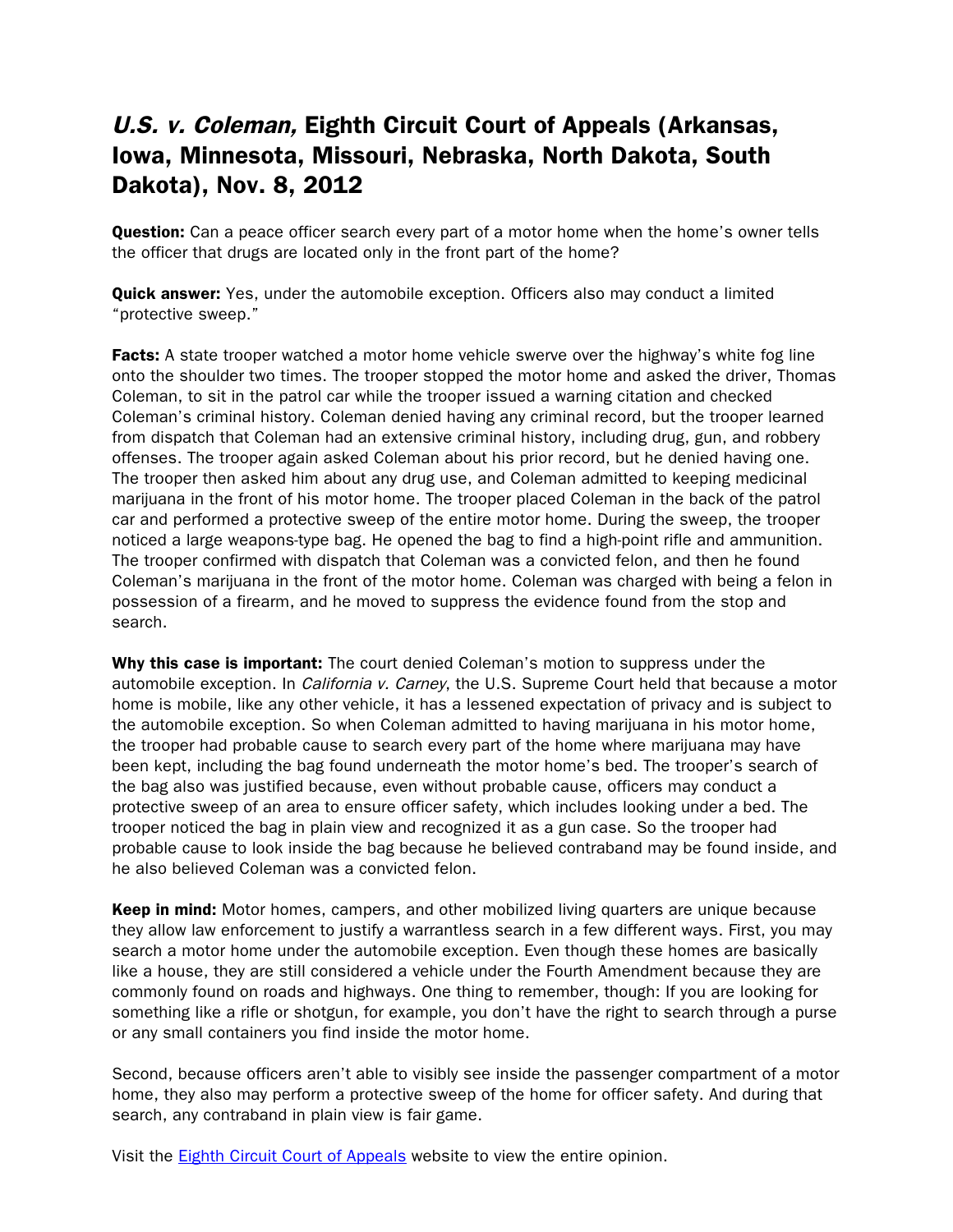## State v. Ortega, Third District Court of Appeals (Allen, Auglaize, Crawford, Defiance, Hancock, Harding, Henry, Logan, Marion, Mercer, Paulding, Putnam, Seneca, Shelby, Union, Van Wert, Wyandot), Dec. 17, 2012

**Question:** Have a suspect's rights been violated when the suspect only hears an officer issue Miranda warnings to other people in the next room?

**Quick answer:** No, as long as an officer personally confirms that the suspect heard and understood those rights.

**Facts:** A confidential informant contacted a member of the local drug task force and set up a controlled buy from a known drug dealer. Based on the CI's information and the officers' observations, the task force officers obtained a search warrant. When executing the warrant, officers placed all of the home's occupants in the living room, including the home's owner, Ramon Ortega III. Ortega was handcuffed and lying on the floor. One detective took Ortega into the kitchen, which was right next to the living room area. The detective handed Ortega the warrant, letting him read through it.

Another detective stayed with the other occupants in the living room and told them that he was going to advise them of their *Miranda* rights. The detective who was with Ortega stopped reviewing the search warrant and told Ortega to listen to the warnings. After the Miranda warnings were given, the detective asked Ortega if he understood those rights and explained that he didn't have to speak with police. Ortega said he understood and wanted to speak with police. He asked what they were looking for, and the detective told him they were searching for drugs and guns. Ortega told the detective that a firearm was located in a dresser drawer in a bedroom upstairs. Ortega later filed a motion to suppress his confession, alleging that he was improperly Mirandized and that he involuntarily waived his rights.

Why this case is important: The court determined that Ortega received a proper *Miranda* warning and that he voluntarily waived his rights. Peace officers may Mirandize a group of people at the same time, and a suspect's rights aren't violated by having him listen to the warnings being given in the next room. As long as it's confirmed that the suspect understands those rights, there's no Fifth Amendment violation. Here, the officer reading the *Miranda* warning was speaking in a clear, loud voice, and Ortega's kitchen was right next to his living room. The detective with Ortega personally asked him if he understood his rights, and Ortega acknowledged that he did.

Ortega also voluntarily waived his rights. He was a middle-aged man who had previous run-ins with law enforcement. The detective also didn't believe that Ortega didn't understand the Miranda warnings; plus, he reiterated Ortega's right to remain silent before Ortega admitted to having a gun in the house. Under the totality of the circumstances, Ortega received valid Miranda warnings and intelligently, knowingly, and voluntarily waived his rights.

**Keep in mind:** You don't have to individually Mirandize each person present while arresting a group of suspects, but it's good practice to personally confirm that each suspect clearly heard and understood those rights. As long as a suspect is within earshot of the warnings being given and he acknowledges that he understands his rights, any incriminating statements he makes shouldn't be suppressed for the failure to properly Mirandize.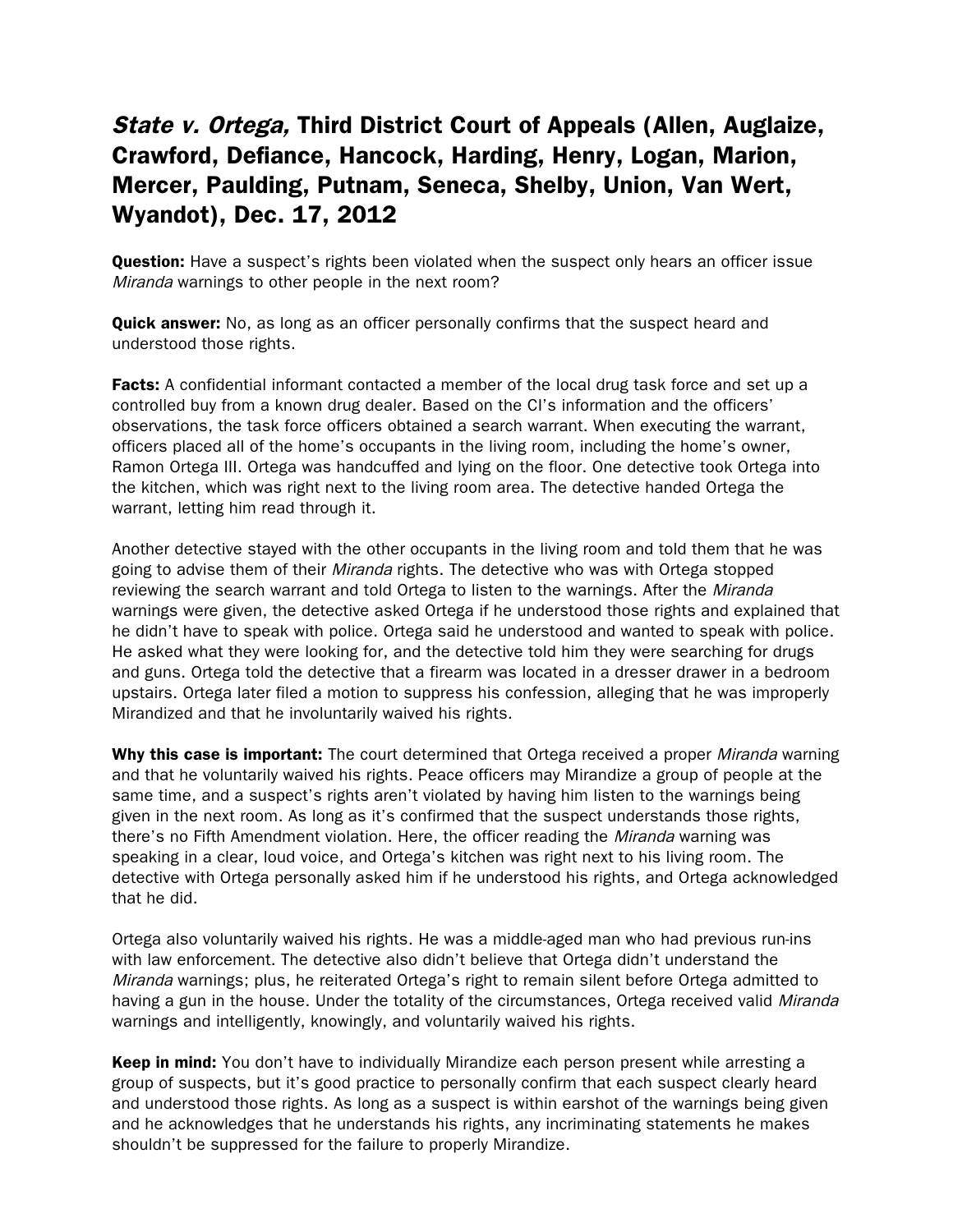Visit the [Third District Court of Appeals](http://www.supremecourt.ohio.gov/rod/docs/pdf/3/2012/2012-ohio-5953.pdf) website to view the entire opinion.

# State v. Newsome, Eleventh District Court of Appeals (Ashtabula, Geauga, Lake, Portage, and Trumbull), Dec. 10, 2012

**Question:** Can a peace officer request that a driver perform field sobriety tests based solely on the driver's admission to consuming alcohol?

**Quick answer:** No, not without other indicia of drunk driving.

**Facts:** A city police officer drove up to a recent accident about 7 p.m. The officer saw a motorcycle on its side, an injured person in the middle of the road, and Richard Newsome standing next to his pickup truck. The officer called for assistance and then spoke with Newsome to see if he was involved in the accident. Newsome explained that he had attempted to turn into his driveway when the motorcyclist tried to drive around him on the right, between Newsome's truck and the curb. So as Newsome turned into his driveway, he hit the motorcyclist. The officer asked Newsome if he had been drinking, and Newsome admitted to having one beer an hour before the accident occurred. The officer didn't believe Newsome showed any signs of intoxication.

Another officer arrived at the scene. The second officer spoke to a witness, who explained it was Newsome who tried to pass the motorcycle and turn into a driveway, causing the accident. That officer also didn't believe that Newsome appeared intoxicated, but because Newsome admitted to drinking, the officer had him perform three field sobriety tests. Based on those results, the officer concluded that Newsome was "borderline" and asked him to take a breath test. Newsome voluntarily took the test and registered at a 0.14 BAC, so the officers cited him for an OVI. He later was charged with vehicular assault. Newsome filed a motion to suppress the field sobriety tests and the breath test results based on a lack of reasonable suspicion and probable cause that he was driving while intoxicated.

Why this case is important: The court suppressed Newsome's field sobriety tests and breath test because no suspicion of intoxication existed. A peace officer may have a suspect perform field sobriety tests if the officer has reasonable suspicion to believe that the suspect has been driving under the influence of alcohol. There are certain factors to consider when determining if reasonable suspicion exists to conduct these tests, which include:

- Time and day of the stop
- Location of the stop
- Any indicia of erratic driving before the stop, indicating a lack of coordination
- Whether there is a cognizable report that the driver may be intoxicated
- Condition of the suspect's eyes
- Impairments of the suspect's ability to speak
- Odor of alcohol coming from the person's breath or interior of the car
- Intensity of the odor, described by the officer
- Suspect's demeanor
- Any actions by the suspect after the stop indicating a lack of coordination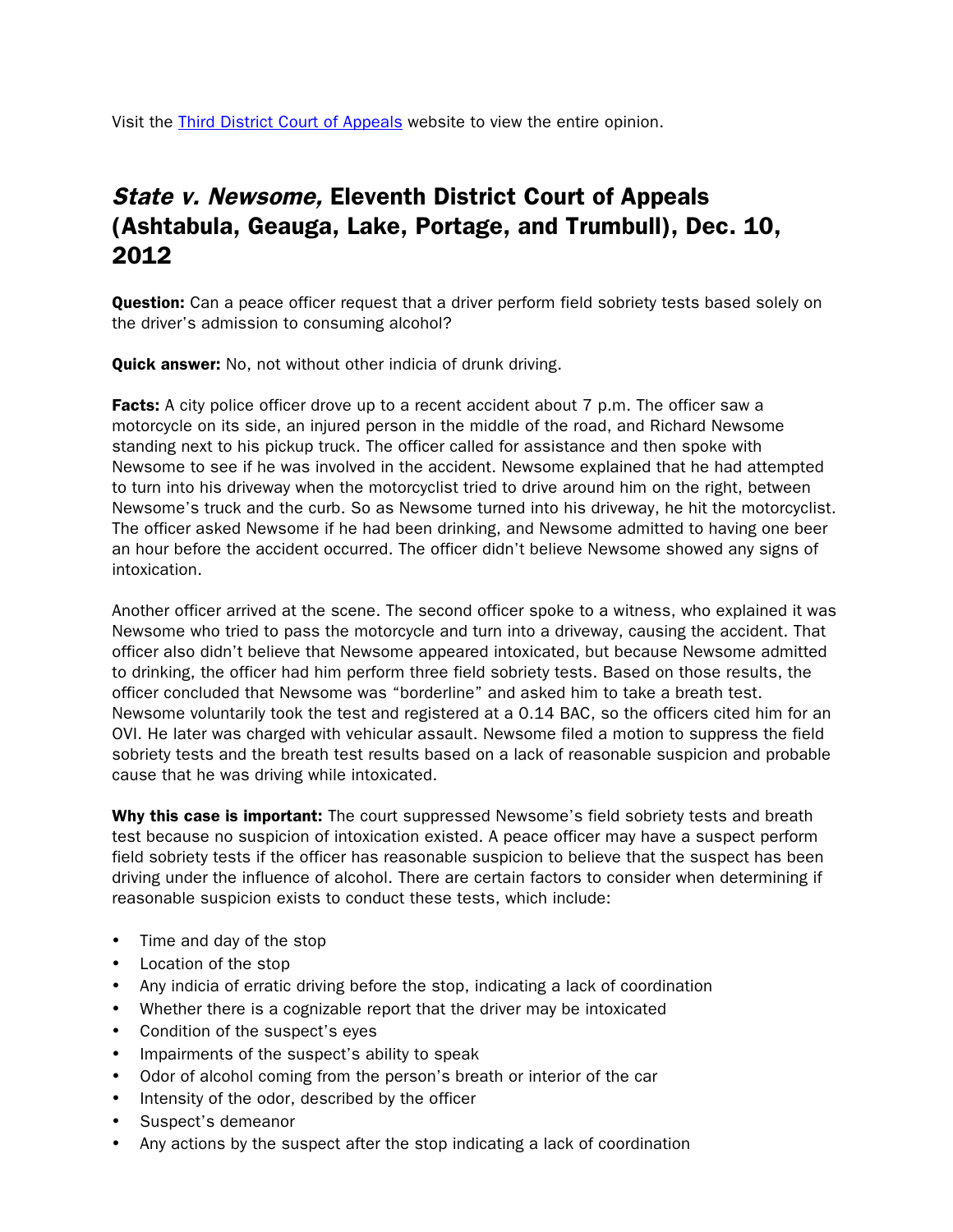• Suspect's admission of alcohol consumption, the number of drinks had, and the amount of time in which they were consumed, if given.

All of these factors, taken together with the officer's previous experience in dealing with drunk drivers, may help determine if the officer acted reasonably.

Here, the only fact that the officers used in support of administering the field sobriety tests was that Newsome admitted to having a drink. Although this may be a factor to support an officer's reasonable suspicion of intoxicated driving, a driver's admission to drinking is not enough on its own. Other factors may have been present (the accident may have shown erratic driving, for example), but the officers only cited to the admission as the reason for having Newsome perform the sobriety tests.

Keep in mind: As the court said in *Newsome*, it is not illegal to drive a car after consuming alcohol; it's illegal to drive a car while under the influence of alcohol. Therefore, a driver's admission to drinking, alone, isn't enough to request that the driver perform field sobriety tests. You should always try to cite as many of the above factors as possible to justify requiring the driver to perform the tests: erratic driving, slurred speech, glassy eyes, excessive nervousness, odor of alcohol, lack of coordination, etc.

Visit the [Eleventh District Court of Appeals](http://www.supremecourt.ohio.gov/rod/docs/pdf/11/2012/2012-ohio-5826.pdf) website to view the entire opinion.

## Cleveland v. Lynch, Eighth District Court of Appeals (Cuyahoga), Dec. 6, 2012

**Question:** If peace officers make a warrantless entry into a suspect's home for a traffic offense even though they didn't see the offense and don't have a reasonable belief that the suspect is injured, have they violated the Fourth Amendment?

#### Quick answer: Yes.

Facts: Police were dispatched to a Cleveland neighborhood because a neighbor heard a loud boom about 12:40 a.m. and then saw Kelly Lynch's car smashed into a tree. The neighbor reported a large amount of damage to the front of the vehicle. He also told police he spoke to Lynch, who indicated that she didn't need any assistance, got back into her car, and drove away. Officers used the neighbor's description of the vehicle and later found a brown Toyota with frontend damage and deployed air bags in the driveway of a nearby home. The back door of the home was open, but the screen door was closed. The officers could see Lynch in the kitchen, and they heard her say, "Oh, boy. I'm okay. I'm inside my house." One officer stepped inside the home without first getting Lynch's permission. The officers asked her if she was okay and then asked her to step out of the house. Once outside, they asked Lynch about her car, but she denied being involved in any kind of accident. Officers smelled alcohol on Lynch's breath. Lynch was arrested on suspicion of OVI, leaving the scene of an accident, and failure to control. She filed a motion to suppress based on a warrantless search and seizure.

Why this case is important: The court suppressed the evidence because the officers entered Lynch's home without a warrant or consent. Warrantless entry into a home should be severely restricted when only a minor offense has been committed. And a search without a warrant is not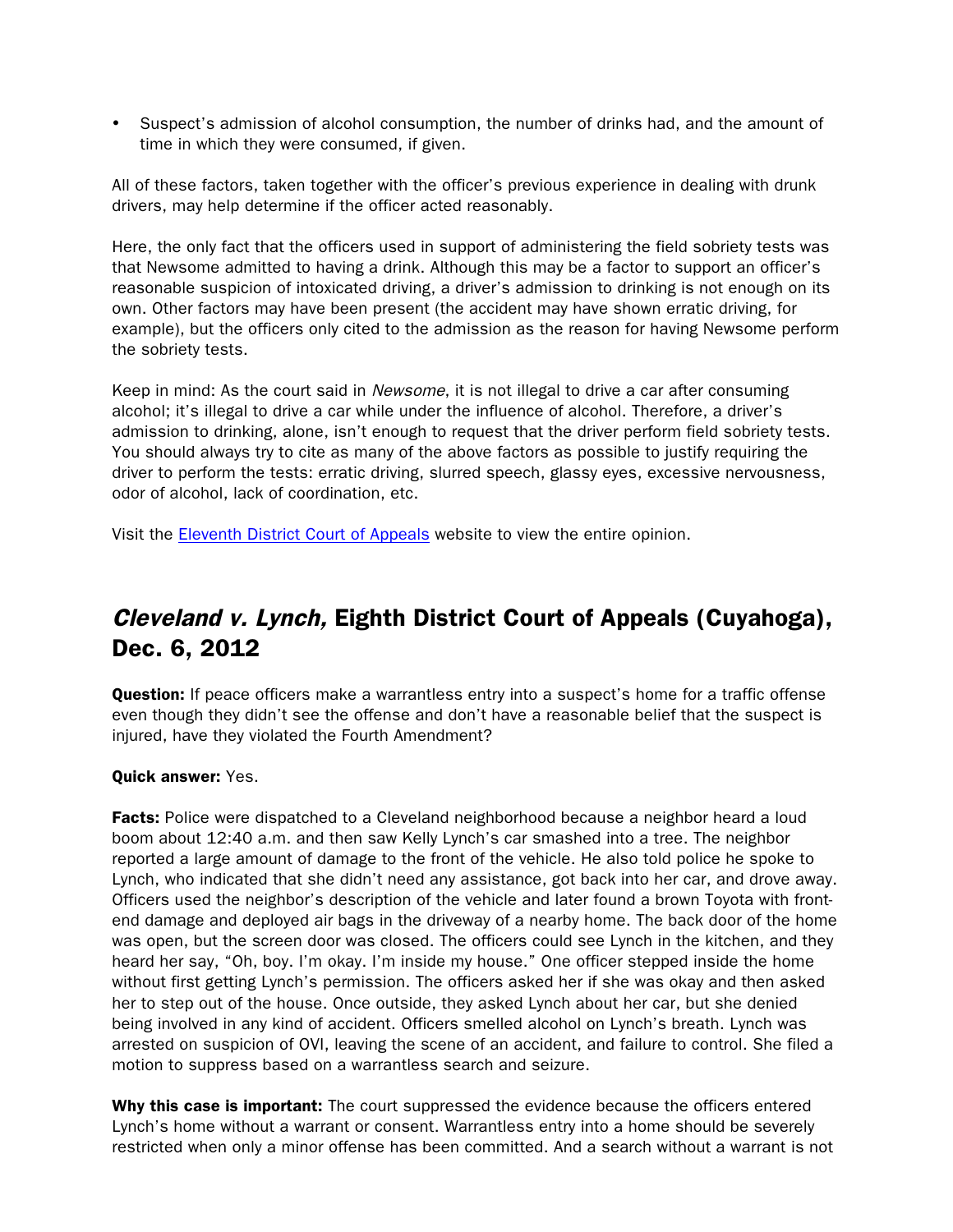justified unless an exception applies. Here, neither the "hot pursuit" exception nor the exigent circumstances exception justifies the officers' entry into Lynch's home. For the "hot pursuit" doctrine to apply, a peace officer must witness a suspect commit an offense in a public place and then flee into a private place. But the officers didn't witness the collision; they only learned of it from a neighbor.

And the exigent circumstances exception doesn't apply, either, because warrantless entry under this exception is allowed only when law enforcement has compelling reasons or exceptional circumstances. Here, the officers believed they had found the suspect who had the accident, Lynch, and saw her inside her home, appearing to be fine. The neighbor who reported the accident also said that Lynch told him she felt fine. There was no emergency of "life or limb" that would have permitted the officers to enter Lynch's home without a warrant.

**Keep in mind:** Both the "hot pursuit" and exigent circumstances exceptions can still apply to misdemeanor offenses; it all depends on the totality of the circumstances. But you must actually witness the fleeing suspect commit the offense, or there must be a serious emergency that would justify not obtaining a warrant.

Visit the [Eighth District Court of Appeals](http://www.supremecourt.ohio.gov/rod/docs/pdf/8/2012/2012-ohio-5740.pdf) website to view the entire opinion.

# State v. Thomas, Third District Court of Appeals (Allen, Auglaize, Crawford, Defiance, Hancock, Harding, Henry, Logan, Marion, Mercer, Paulding, Putnam, Seneca, Shelby, Union, Van Wert, Wyandot), Dec. 3, 2012

**Question:** Can peace officers use information from several years ago to obtain a search warrant?

**Quick answer:** Yes, as long as the officers show in the warrant affidavit that the information is part of an ongoing criminal investigation.

**Facts:** Officers with a crime task force received information that Gary Thomas was selling crack cocaine. The officers were able to arrange for a confidential informant to buy crack cocaine from Thomas several different times. From the large amounts of crack that Thomas was selling, the task force labeled him a large-scale drug dealer and began to conduct surveillance on him. Another CI told the task force about an upcoming drug shipment for Thomas, so the officers obtained several search warrants. One warrant was for a storage unit that some of the officers witnessed Thomas use. They uncovered more than 700 grams of cocaine, about \$21,000 in cash, a 9mm handgun, and some paperwork belonging to Thomas. More search warrants followed this drug bust, and more drugs, money, and weapons were found at various locations used by Thomas. He filed a motion to suppress the evidence because he alleged the information officers used to get the first search warrant was stale, so no probable cause existed to search the storage unit.

Why this case is important: The court denied the motion to suppress because, although some of the information the task force relied on was from years before, the information was part of an ongoing investigation of Thomas. A court will find that evidence collected over time for the same investigation doesn't mean the older information has gone "stale." Plus, in this case, the task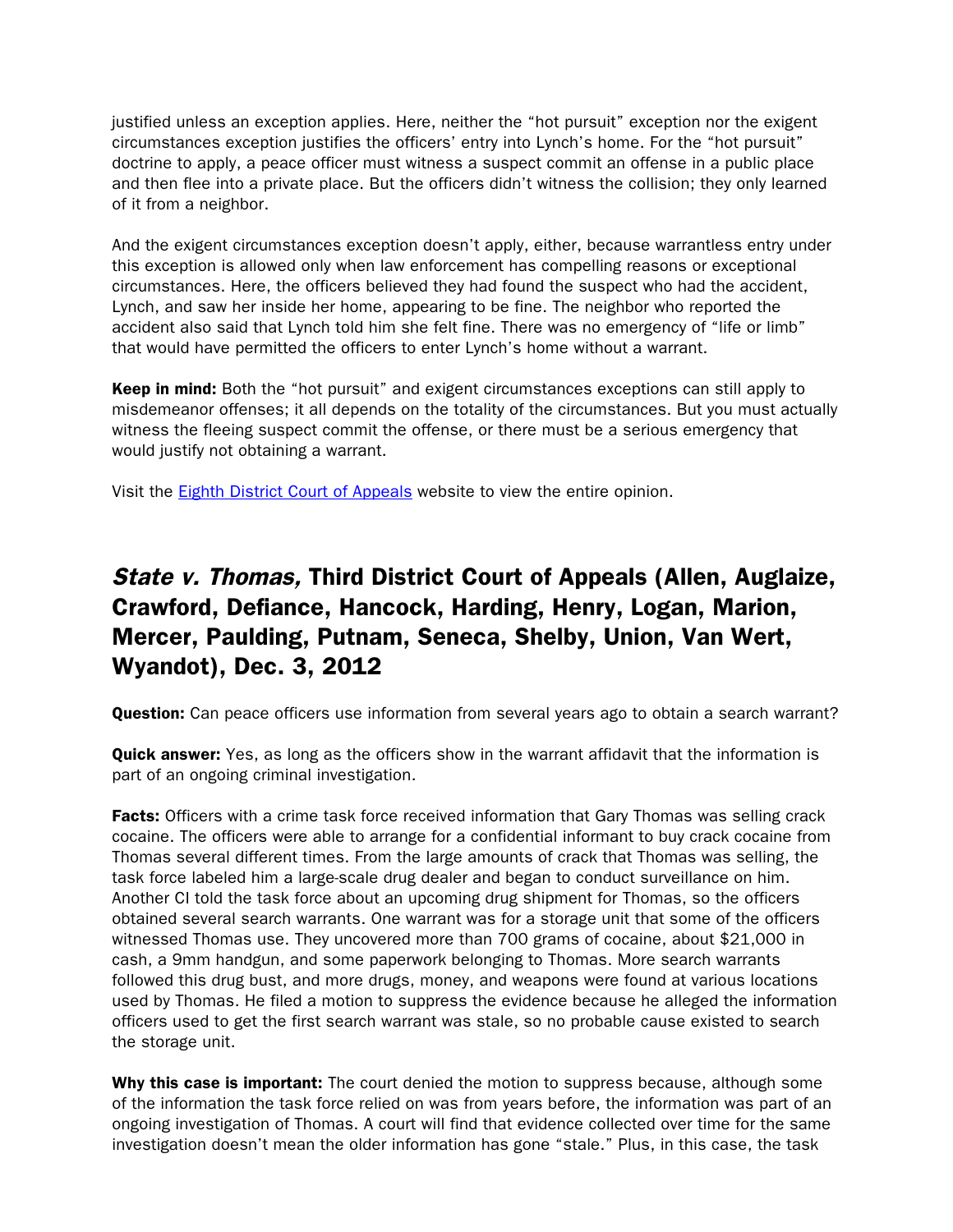force had recent observations of Thomas using the storage unit, and two CIs gave a recent report on Thomas's drug activity.

**Keep in mind:** If you've got a continuing investigation on a suspect, the older information you've collected won't be considered stale so long as you can show that your investigation has been ongoing. So make sure you also have recent evidence documented in your warrant affidavit.

Visit the [Third District Court of Appeals](http://www.supremecourt.ohio.gov/rod/docs/pdf/3/2012/2012-ohio-5577.pdf) website to view the entire opinion.

## State v. Jackson, Fifth District Court of Appeals (Ashland, Coshocton, Delaware, Fairfield, Guernsey, Holmes, Knox, Licking, Morgan, Morrow, Muskingum, Perry, Richland, Stark, Tuscarawas), Nov. 29, 2012

**Question:** Can peace officers search a parolee's home without a warrant?

**Quick answer:** Yes, but only if a parole officer has requested peace officer assistance and reasonable grounds exist to conduct the search.

Facts: Gregory Jackson was placed on parole in 2010 and assigned a parole officer. Law enforcement had recently received a 911 call that a man named Greg, nicknamed "Dirty," had robbed him at gunpoint. The caller also told the operator that Greg had recently been paroled from prison and he described the suspect's car, a red Chevy Suburban. The next day, another person called 911 to say that he had just witnessed a man get out of a maroon Chevy Suburban and brandish a handgun, and he knew the man was nicknamed "Dirty." The caller also gave the license plate number of the Suburban. Both of these tips led to Jackson, so law enforcement contacted Jackson's parole officer. Police and Jackson's parole officer met at Jackson's address. They saw the Chevy Suburban but weren't sure exactly which house Jackson lived in. They called Jackson and spoke with him and his girlfriend three different times. Jackson eventually tried to flee from the home but was caught by another officer located in the area. Police then searched Jackson's entire house, finding drugs and a gun. Jackson filed a motion to suppress the evidence based on a lack of probable cause for the police to search.

Why this case is important: The court held that law enforcement's warrantless search of Jackson's home was constitutionally valid. Jackson is a parolee, and the U.S. Supreme Court held in *Wisconsin v. Griffin* that parolees and probationers have a lessened expectation of privacy than a typical person would have. Therefore, probable cause isn't needed to search a parolee's home; a parole officer only needs "reasonable grounds" to search, which is the equivalent to reasonable suspicion. Here, reasonable suspicion existed that Jackson had committed a crime and, at a minimum, wasn't following the terms of his parole. Two 911 calls linked Jackson to an armed robbery and having a handgun in his possession. Law enforcement corroborated the facts that the Chevy Suburban seen by both 911 callers was Jackson's car and that Jackson's alias was "Dirty," so this was enough suspicion for Jackson's parole officer to justify searching his home without a warrant. Jackson complained that only his parole officer had the right to search the home, not the police, but there is no Fourth Amendment violation when a parole officer requests assistance from law enforcement during a search.